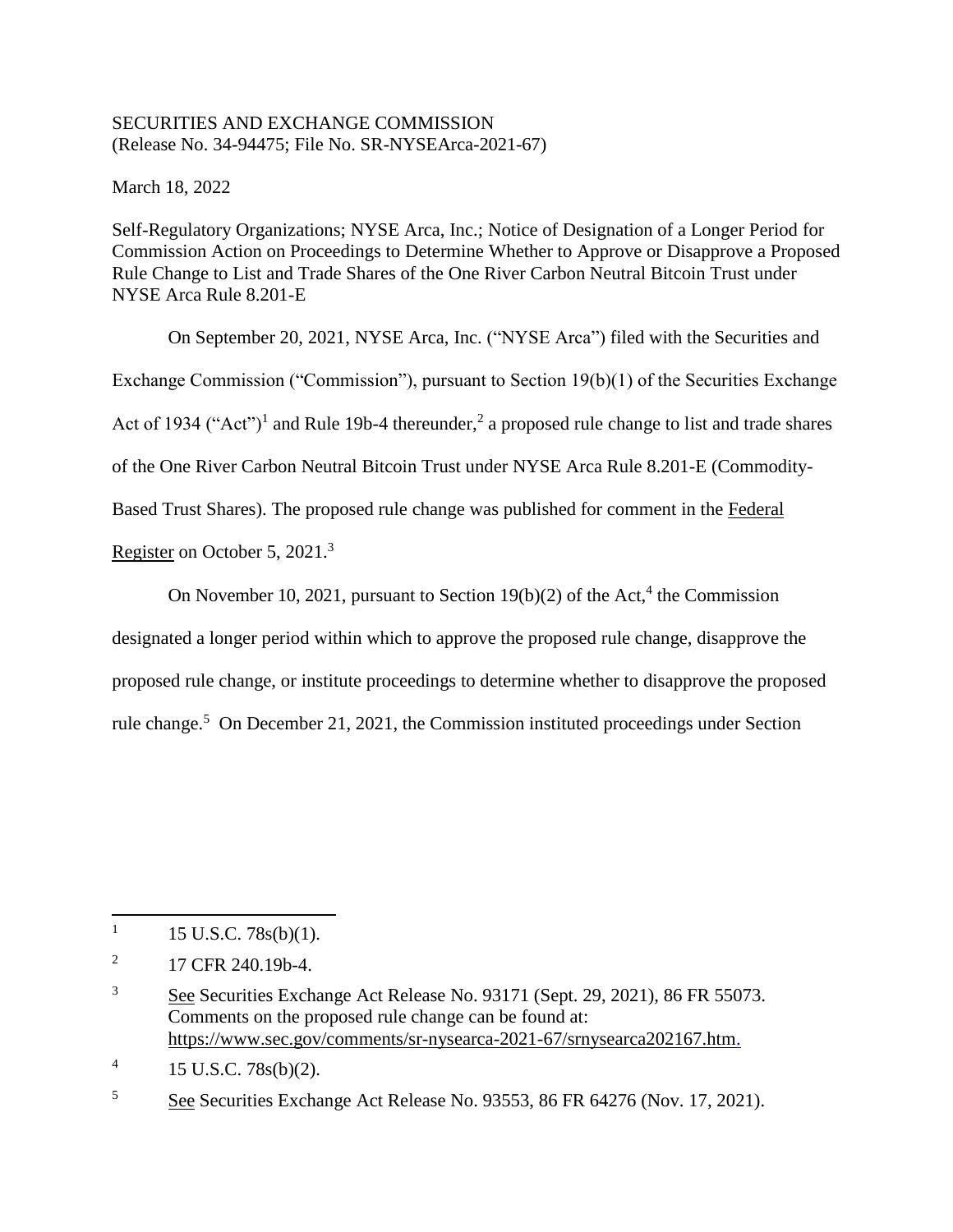$19(b)(2)(B)$  of the Act<sup>6</sup> to determine whether to approve or disapprove the proposed rule change.<sup>7</sup>

Section  $19(b)(2)$  of the Act<sup>8</sup> provides that, after initiating proceedings, the Commission shall issue an order approving or disapproving the proposed rule change not later than 180 days after the date of publication of notice of filing of the proposed rule change. The Commission may extend the period for issuing an order approving or disapproving the proposed rule change, however, by not more than 60 days if the Commission determines that a longer period is appropriate and publishes the reasons for such determination. The proposed rule change was published for comment in the Federal Register on October 5, 2021.<sup>9</sup> The 180th day after publication of the proposed rule change is April 3, 2022. The Commission is extending the time period for approving or disapproving the proposed rule change for an additional 60 days.

The Commission finds that it is appropriate to designate a longer period within which to issue an order approving or disapproving the proposed rule change so that it has sufficient time to consider the proposed rule change and the issues raised in the comments that have been submitted in connection therewith. Accordingly, the Commission, pursuant to Section 19(b)(2)

l

<sup>6</sup> 15 U.S.C. 78s(b)(2)(B).

<sup>&</sup>lt;sup>7</sup> See Securities Exchange Act Release No. 93840, 86 FR 73826 (Dec. 28, 2021).

<sup>8</sup> 15 U.S.C. 78s(b)(2).

<sup>&</sup>lt;sup>9</sup> See supra note 3.